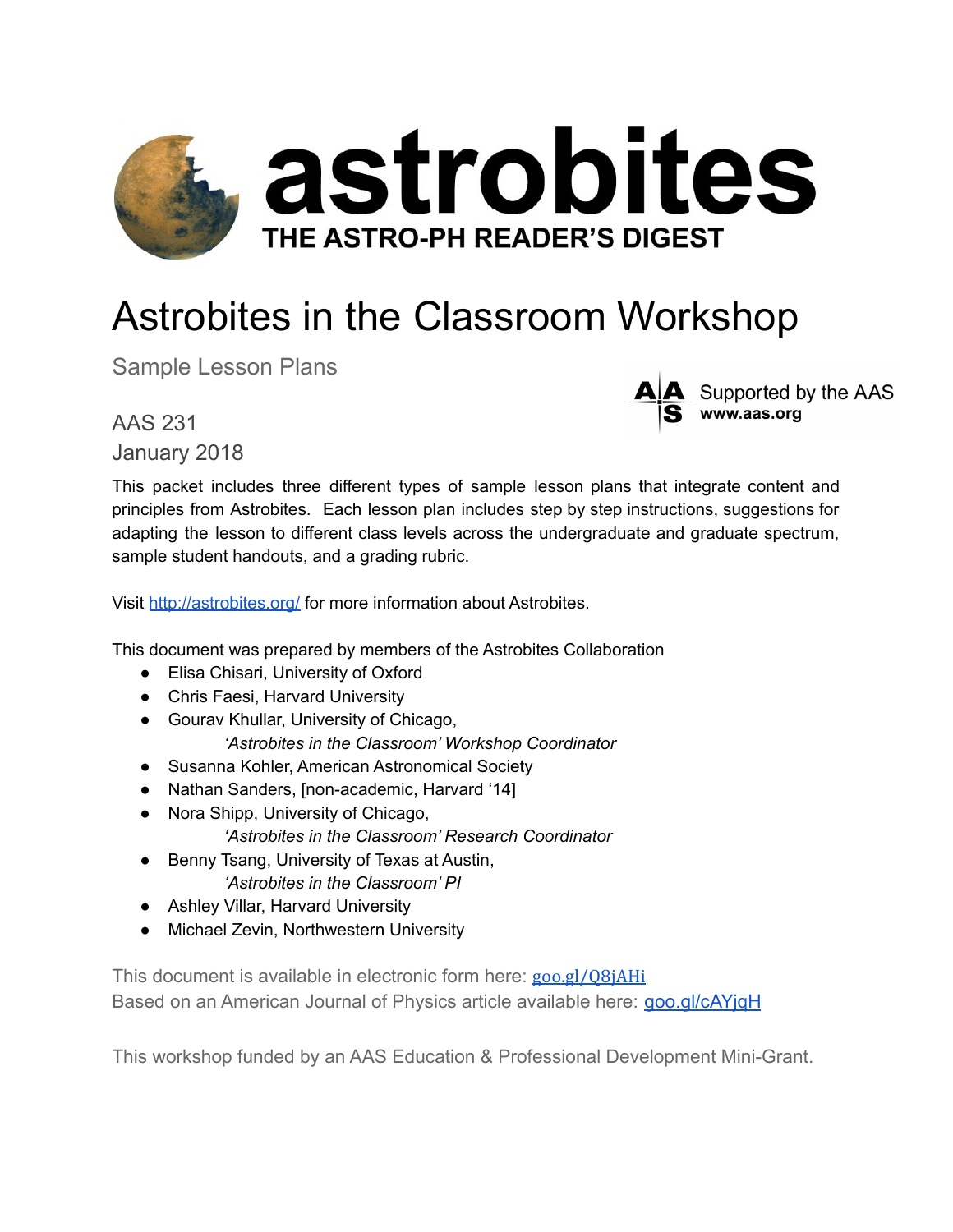# Lesson Plan Type 1: **Periodic Astrobites Reading Assignments**

# Activity Outline

Students are asked to read an assigned Astrobites article and respond to guided questions that test reading comprehension and conceptual understanding. Students are graded on their responses to the questions, which can be gathered electronically through an online form. The questions are discussed in class to promote greater understanding.

This assignment can be adapted to any course level, including introductory level classes, and is reproducible. It could be done, for example, once per week or once per class period. These readings could be used as pre-lab assignments to connect lab activities to current research, [as](http://ter.ps/astr121lab) University of Maryland [instructors](http://ter.ps/astr121lab) have done.

# A. Learning Objectives

- **Reading comprehension:** Students will gain the ability to extract information from new reading, including identifying connections to course curriculum or previous readings.
- **Conceptual understanding:** Students will strengthen their understanding of course curriculum by integrating information from new readings. They will demonstrate learnings from course content or previous readings by answering guided questions.
- **Literature familiarity:** Over several such assignments, students will develop familiarity with the astronomical literature. They will form an understanding of active disciplines of research and the ability to draw connections to the course curriculum or their own research interests.

## B. Instructions

### **1. Instructor selects an Astrobites article and formulates 2–4 guided questions.**

Guided questions are intended to encourage mindful student reading of the assigned article and check student understanding of major concepts. We suggest questions that can be answered by straightforward application of concepts learned in previous lessons to newly-encountered subject matter from the reading, for example applying an understanding of the Doppler effect to describe the observational effect of the orbit of Alpha Centauri on its radial velocity. Questions typically either would not include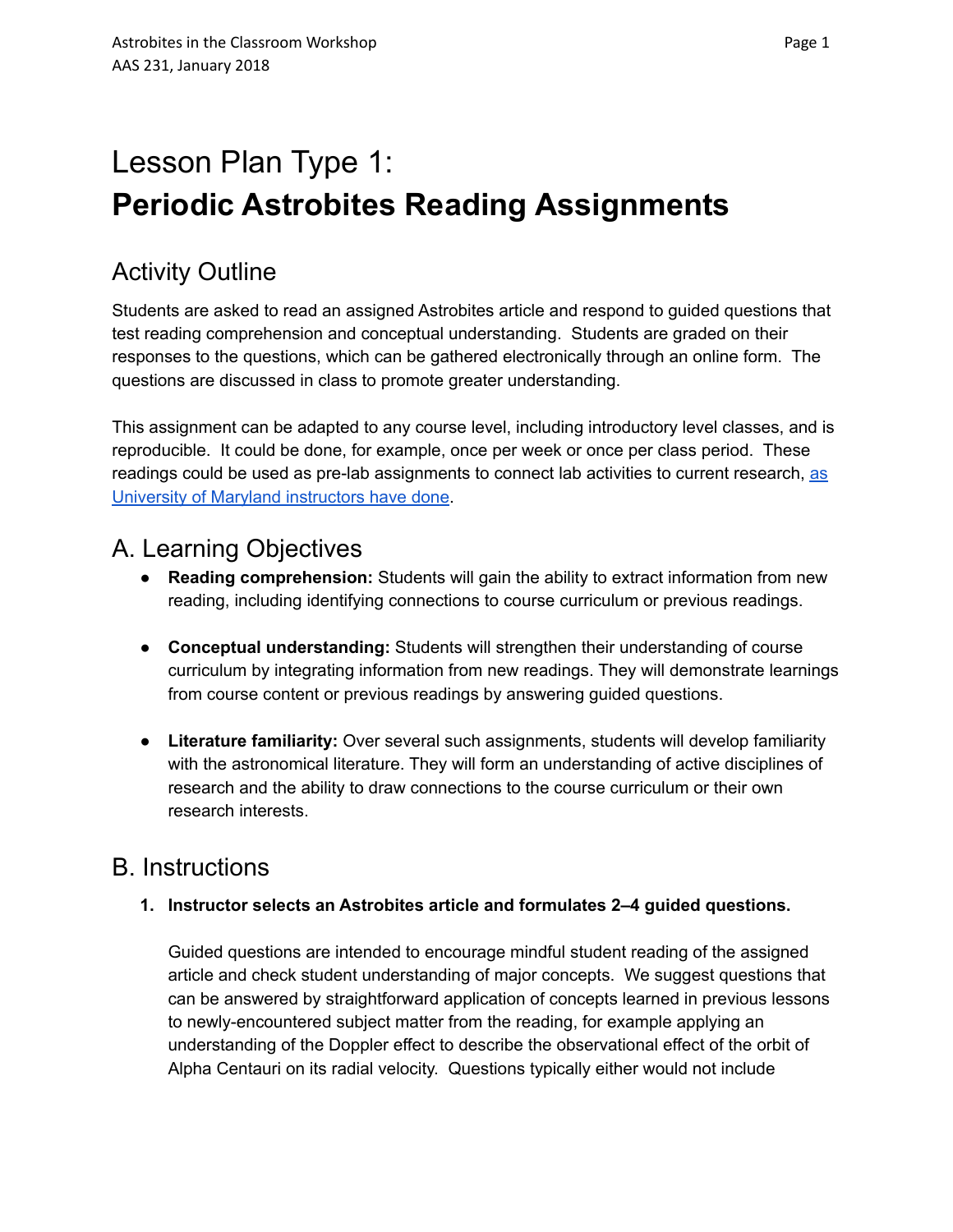calculations, or they would focus only on symbolic manipulation or scaling relations.

#### **2. Instructor distributes Astrobites article to students along with guided questions in the form of a fillable Google Form.**

Students submit responses to guided questions. Below we provide a sample Google Form that can be used to gather student responses to questions electronically.

### **3. (Optional or extra credit) Students leave a comment on the assigned Astrobite with a question or thought about the article.**

Astrobites authors track article comments, so students will usually receive a timely response to their comment. All Astrobites authors are practicing scientists (graduate students or recent grads) and so can provide additional subject matter insight or answer questions about the practice of science in their reply.

#### **4. (Optional or extra credit) Students write a brief essay contrasting the original journal paper to an institutional press release about the same paper.**

The instructor selects an Astrobites article about a paper that had an associated press release. Students are asked to compare and contrast the scientific findings emphasized in the paper versus the press release, identify the scientific concepts that were explained for non-technical audiences in the press release, and comment on how the uncertainty and significance of the work were presented in the press release. Instructors can use the Astrobite as a resource to provide additional context and perspective for this assignment.

### **5. Instructor evaluates responses and scores according to rubric below.**

### **6. Instructor reviews guided questions during next class period.**

One or more students are asked to provide their answers to each question. Instructor guides student discussion towards accurate understanding, as appropriate.

## C. Adaptation to Different Course Levels

### **● Entry level undergraduate:**

Instructors should:

- Carefully select articles that are closely related to the current subject matter at hand and that do not introduce new concepts that have not yet been covered in the course.
- Assign readings less frequently and with several days before due date to promote careful reading.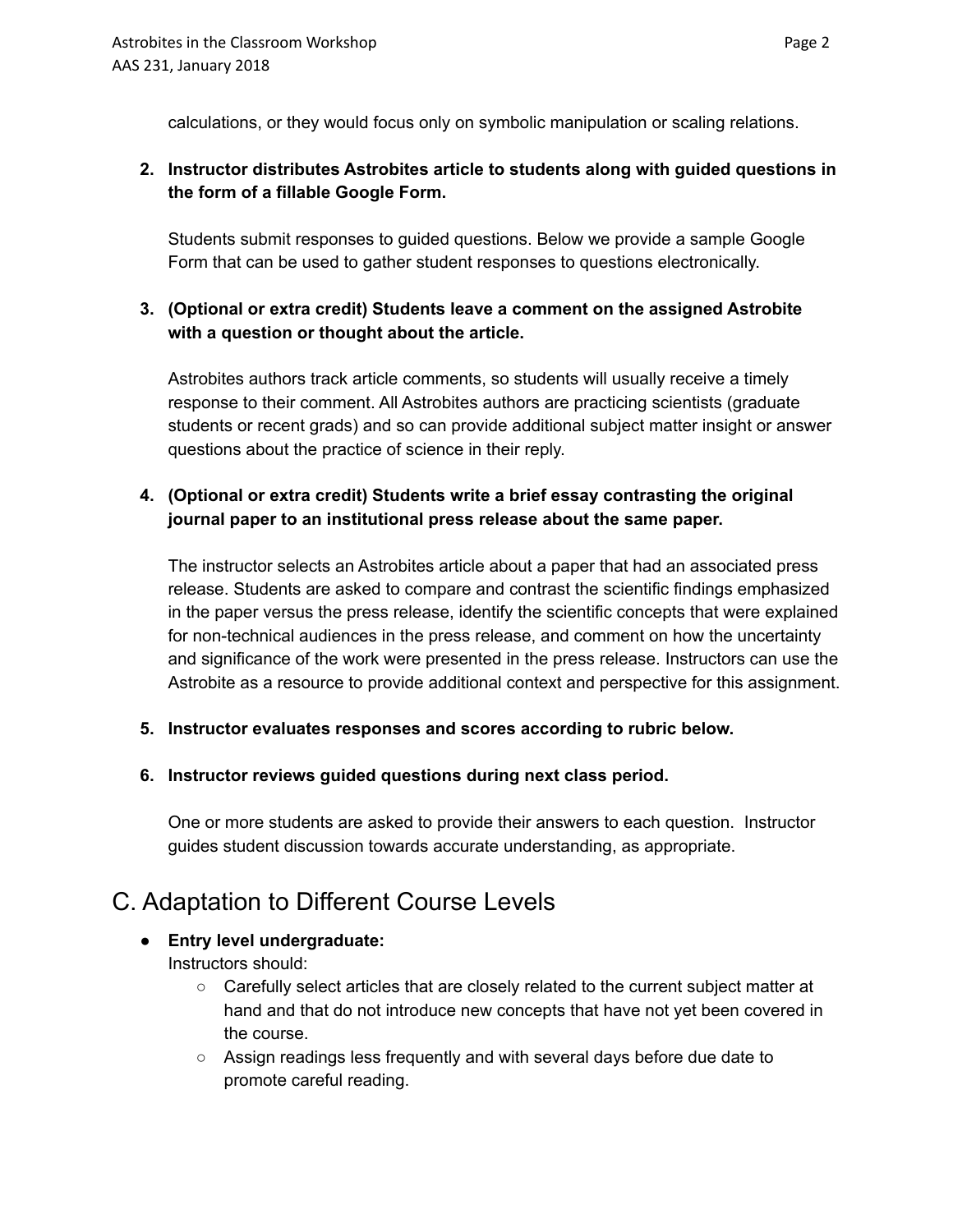- Preferentially pose questions that test understanding of course content more so than full reading comprehension.
- Focus on questions with straightforward interpretations and use open-ended questions less frequently.

#### **● Upper level undergraduate:**

Instructors should:

- Give assignments more frequently to encourage students to develop strong familiarity with the literature.
- Try collecting feedback from students with questions like, "What sentence from the article did you not have enough information to understand?" or "What subject from the article would you like to learn more about in class?" Student responses can be reviewed before the next lesson and used to inform instruction.
- Reinforce conceptual understanding of physical formulae from the course by using questions that ask students to develop order-of-magnitude arguments that demonstrate consistency with calculations from the paper.
- Ask students to "update" a relevant section of their textbook by adding information from the current research article, using a short written response to the questionnaire or a brief in-class discussion.
- Use the questionnaire to ask students to annotate a figure from the paper or a related diagram with a caption and/or axes labels using their own words to demonstrate comprehension.

### **● Graduate level:**

Instructors should:

- Preferentially assign recent articles covering new results to challenge students to draw connections to current topics without being pulled off course by less relevant content.
- Preferentially pose questions that invite students to extend beyond the subject matter of the article at hand or apply their understanding to personal research experience.
- Build student understanding of physical formulae from the course curriculum by posing questions that call on students to reproduce calculations from the paper.
- Use open-ended question formats to explore student perspectives.
- Occasionally ask students to go beyond the Astrobites summary by asking questions that direct them towards the source paper.
- Use this assignment as a launching point to a method 2 or 3 assignment in the same topic area.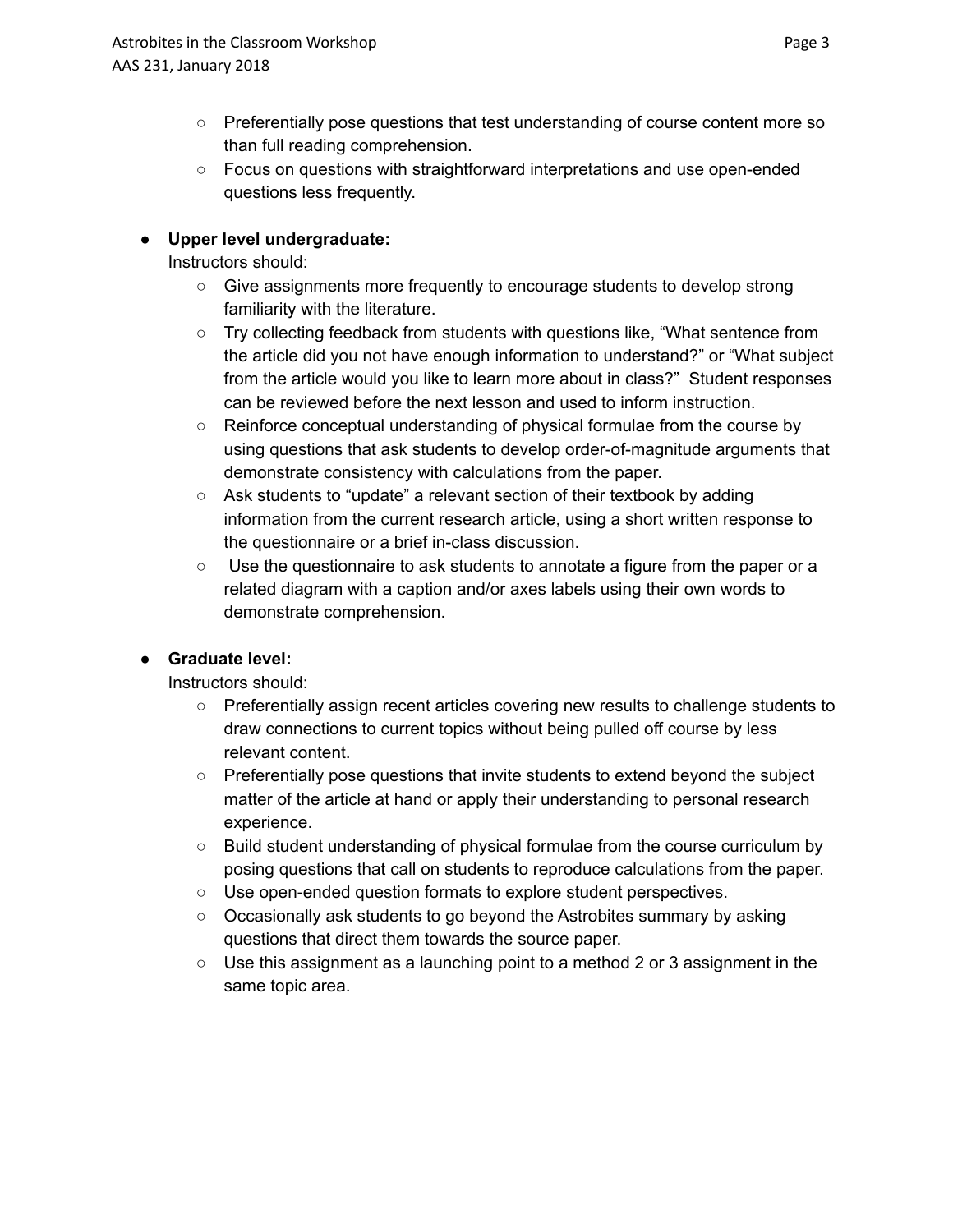## D. Materials

### **Grading Rubric**

Score assigned per question:

| Score    | Completeness                                        | Content                                                                                                                                                                     |
|----------|-----------------------------------------------------|-----------------------------------------------------------------------------------------------------------------------------------------------------------------------------|
| $\Omega$ | Questions not answered or<br>partially answered     | Student does not address all questions or<br>demonstrates partial or no understanding of<br>underlying concepts.                                                            |
|          | Question completely or mostly<br>answered           | Student demonstrates some understanding of<br>concepts underlying guided questions but may<br>have major factual inaccuracies or logical<br>inconsistency.                  |
| 2        | Question completely<br>answered, with 1-3 sentences | Student demonstrates strong overall<br>understanding of concepts underlying guided<br>questions, though may yet have some factual<br>inaccuracies or logical inconsistency. |

### **Student Handout**

See sample Google Form with example questions for distribution to students here: <https://goo.gl/j1oMxV>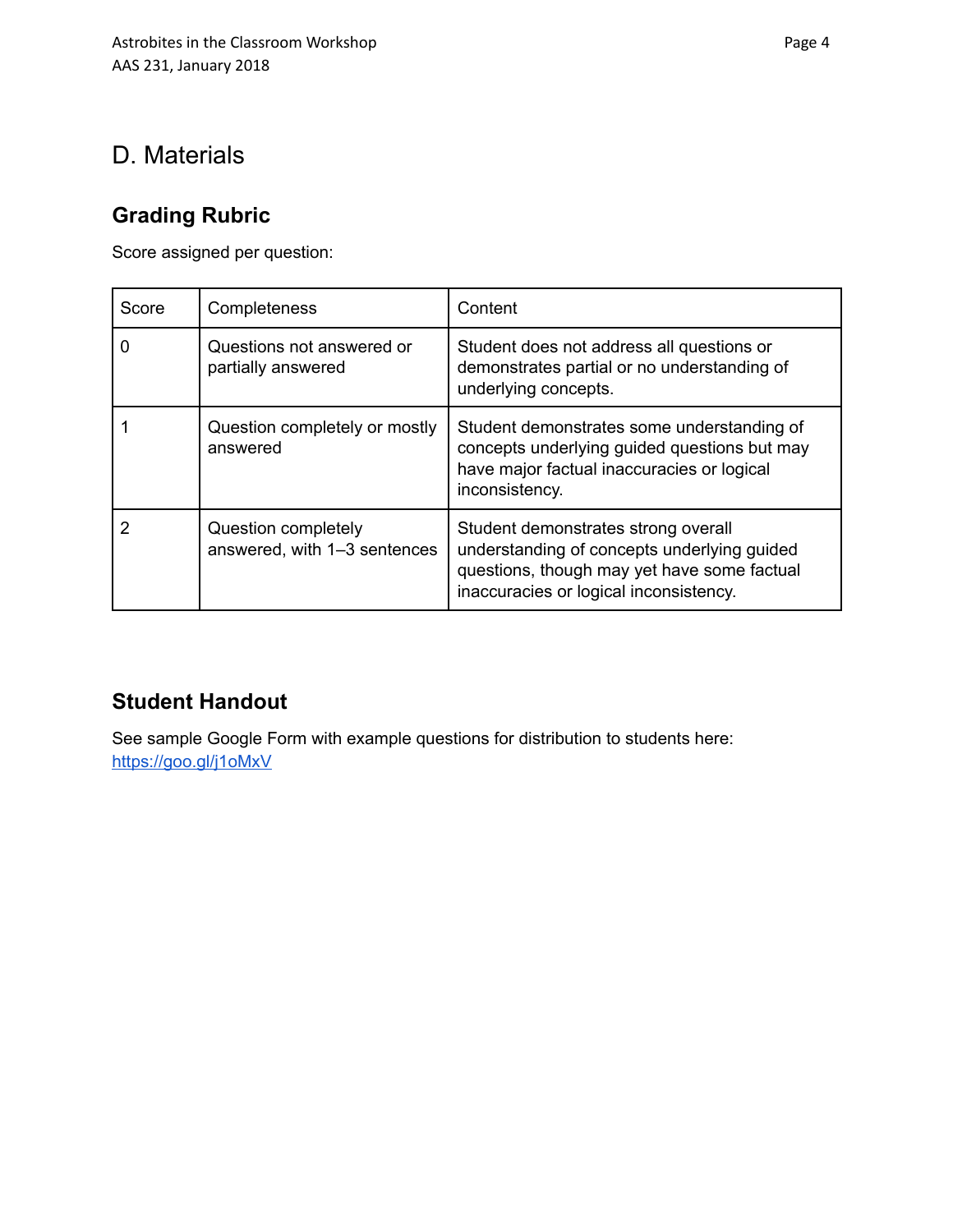# Lesson Plan Type 2: **Student Research Project**

# Activity Outline

Students are asked to select a research topic and then identify and read several Astrobites articles related to that topic. Students then prepare a written paper or class presentation based on this independent research. In advanced courses, students can be asked to read the source material (original paper), so that the Astrobites article serves as scaffolding to introduce them to that material. A set of optional research tasks asks students to construct an annotated bibliography of their reading and/or a concept graph that links topics from the course curriculum to the modern research. While we suggest modifications to make use of this method at introductory undergraduate through graduate levels, this method is perhaps best suited to the upper-level undergraduate course.

# A. Learning Objectives

- **Reading comprehension:** Students will gain the ability to extract information from new reading, including identifying connections to the course curriculum or previous readings.
- **Synthesis:** Students will gain the ability to synthesize concepts and information from a variety of sources into an original work in a presentation or paper format.
- **Interpreting data:** Students will gain the ability to extract information from data visualizations and statistical graphics. Students integrate figures from published research into their projects and use them to support their descriptions or arguments.

### B. Instructions

### **1. Students select a research topic.**

The students can select their topic from an instructor-provided list of topics specific to the course curriculum, from the most popular tagged topics within our daily paper [summaries](https://astrobites.org/category/daily-paper-summaries/) category, or from elsewhere.

### **2. Students identify 2–4 Astrobites articles related to the topic.**

(Optional) Utilize the student research to construct an annotated bibliography for the course. Instructors can use a Google Form like the example below to collect a response from each student to document their research on each Astrobite. After the initial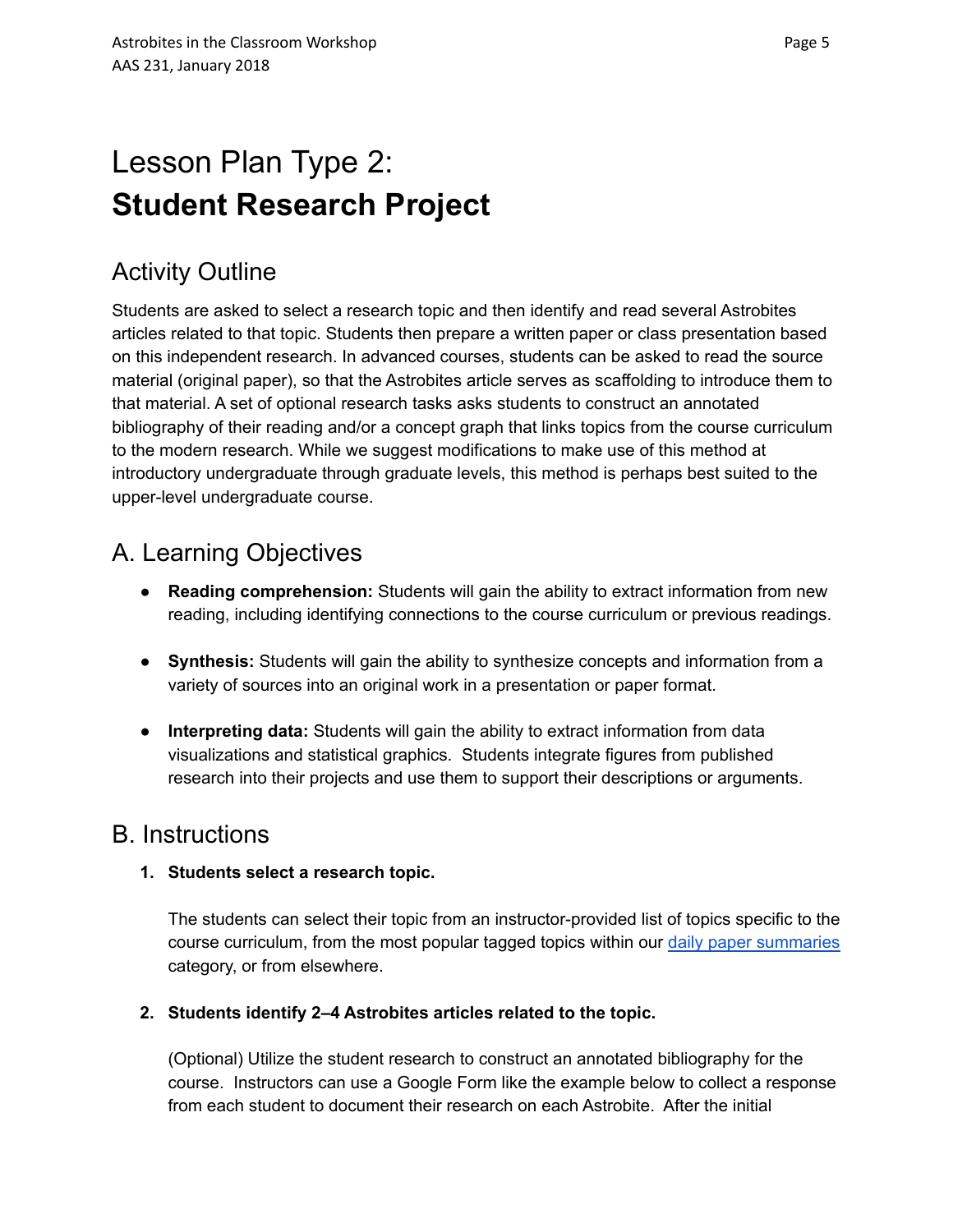research assignment (Step 2), instructors can then make the filled responses available to all students as a resource to help with the remainder of the project (Steps 3+).

Example Google Form: <https://goo.gl/kYTQbT>

Example filled responses: <https://goo.gl/oTj9cc>

#### **3. (Optional or extra credit) Ask students to construct a concept graph.**

Students write down a list of significant concepts from the curriculums that are prerequisite to understanding the present topic. The list of concepts could be culled, for example, from the table of concepts of their course text. The student then constructs a dependency graph showing how the topics link together. Examples of similar concept graphs are provided by HyperPhysics:



#### <https://goo.gl/V004FK>

### **4. (Optional or extra credit) Ask students to construct a research timeline.**

Students consult the introductions of the source papers associated with their Astrobites selections. They cross-reference the citations in the sources to reconstruct a sequence of major milestones in research related to their topic.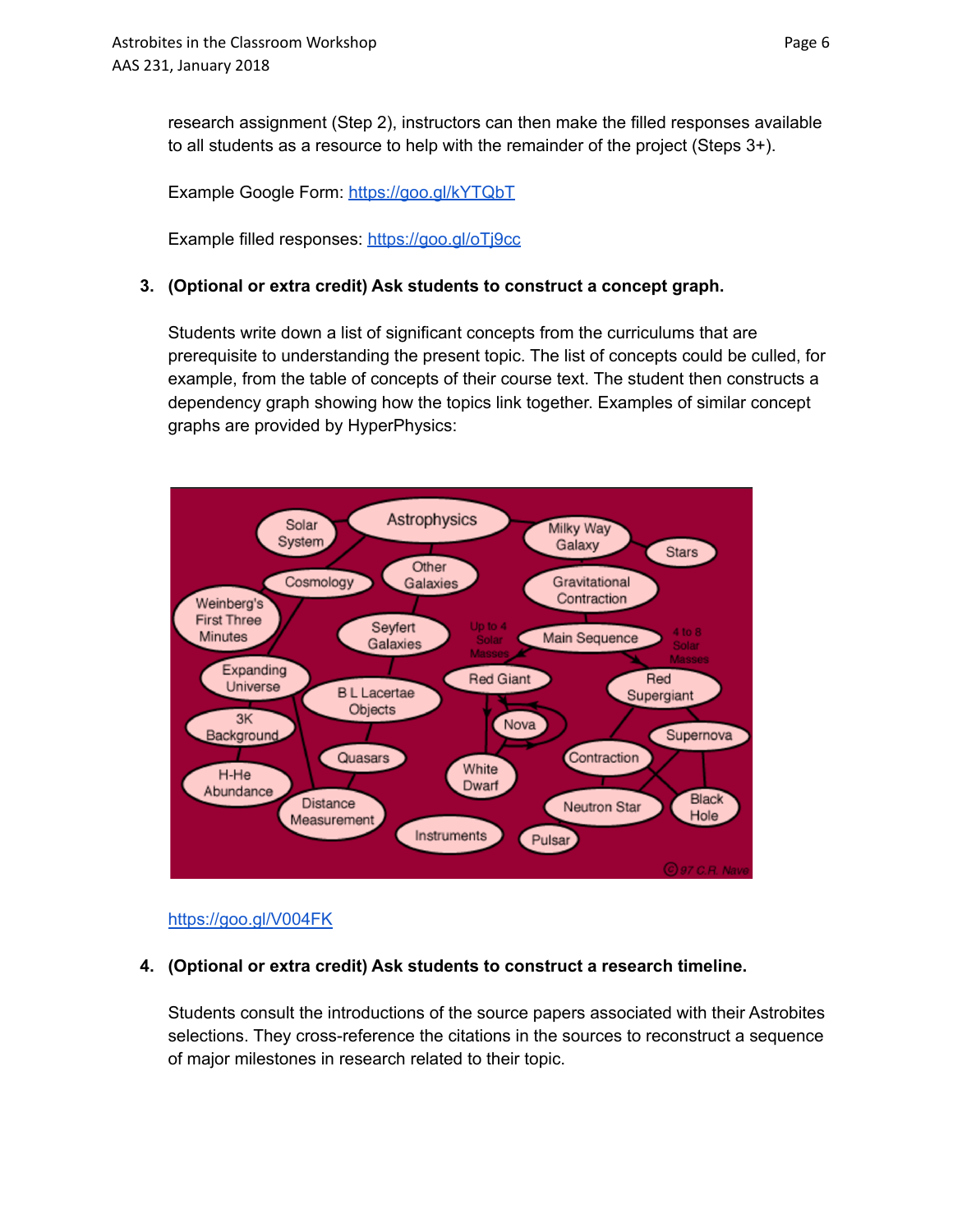The Astrophysical Data System (ADS) Bumblebee Author Network tool can also help students. Students can search for a subject, sort in descending order by citation, and then view the author network to get a view of major collaborations and how their contributions impacted the field over time, as in this example: <https://goo.gl/8cZSY9>

- **5. Students complete their project assignment.**
	- a. **Student presentation path:** Students are asked to prepare a brief (5–10 min) group or individual presentation about the topic they selected, to deliver in class.

Instructors encourage students to build skills in interpreting data visualizations by asking them to include and explain one or more figures from the Astrobites source papers in their presentation.

b. **Student paper path:** Students are asked to prepare a short (4–10 pages) written paper related to the topic they selected.

The instructor should give guidance as to how the paper should compare to a typical Astrobite or to the published source papers in terms of accessibility (how easy it should be for, for example, someone who has not taken your course to understand) and level of detail. A diagram like the one below can be helpful:



Accessibility

**6. Instructor reviews responses and scores according to rubric below.**

## C. Adaptation to Different Course Levels

- **● Entry level undergraduate:**
	- Since Astrobites articles generally link to several past articles to establish foundational concepts, instructors should encourage students to make use of those links if they have trouble constructing a bibliography through their own searches.
	- For students who may major in or have experience in other disciplines, instructors should ask them to compare the process of astronomical research to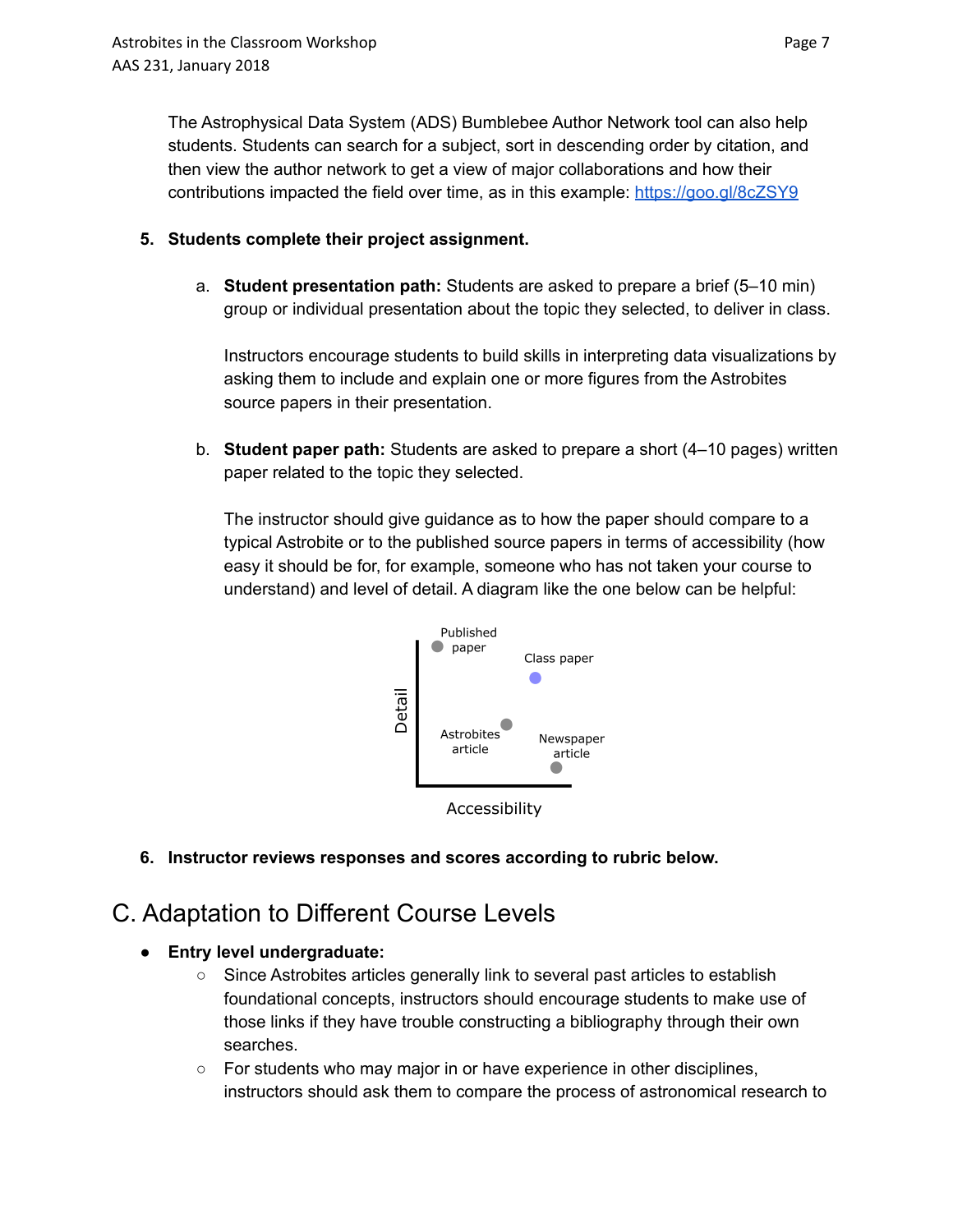those other fields. What aspects of the research process in astronomy are familiar, or seem surprising?

#### **● Upper level undergraduate:**

○ Challenge students to dive into the original source articles for each Astrobite. Instructors can use the "annotated bibliography" form to ask students to provide additional information extracted from the source article.

#### **● Graduate level:**

- Use the "annotated bibliography" form to invite students to augment the reading from Astrobites with their own knowledge. Instructors can append a question to the form that prompts students to provide additional context that they feel would add understanding to what was presented in the Astrobite.
- Ask students to criticize the body of research they have investigated. Are there lines of evidence that are more or less rigorous? Are there alternative theories that deserve more or less credence? What are the caveats to the observational, statistical, or theoretical approaches used in the field?

### D. Materials

### **Grading Rubric**

(total points: 30)

| Score    | Scope                                                                                                                       | Accuracy                                                                                                                                                                                                                        | Communication                                                                                                                                                                                                                               |
|----------|-----------------------------------------------------------------------------------------------------------------------------|---------------------------------------------------------------------------------------------------------------------------------------------------------------------------------------------------------------------------------|---------------------------------------------------------------------------------------------------------------------------------------------------------------------------------------------------------------------------------------------|
| $0 - 3$  | Total number of sources<br>consulted or project length<br>significantly less than assigned.                                 | Significant factual or conceptual<br>errors presented. An expert in<br>the selected topic would not<br>have agreed with fundamental<br>points made.                                                                             | Paper / presentation incomplete,<br>not comprehensible, and/or not<br>aligned to course standards. A<br>non-expert would not have<br>learned from it.                                                                                       |
| $4 - 7$  | Student integrated fewer<br>sources than expected or did<br>not cover as many aspects of<br>the selected topic as expected. | An expert in the topic may have<br>pointed out a few, minor factual<br>or conceptual errors presented.<br>Student presentation would not<br>have significantly enhanced<br>their peers' understanding of<br>the selected topic. | Paper / presentation was largely<br>informative for peers in the<br>course, but had some flaws in<br>explanation or depth that inhibited<br>understanding. A non-expert<br>would have learned about some<br>elements of the selected topic. |
| $8 - 10$ | Student consulted and<br>integrated at least the expected<br>number of Astrobites articles<br>and other sources. Student    | No factual or conceptual errors<br>presented. Student<br>presentation aided their peers'<br>understanding of the selected                                                                                                       | Paper / presentation was strongly<br>coherent, informative, and clearly<br>understood by peers in the<br>course. A non-expert would have                                                                                                    |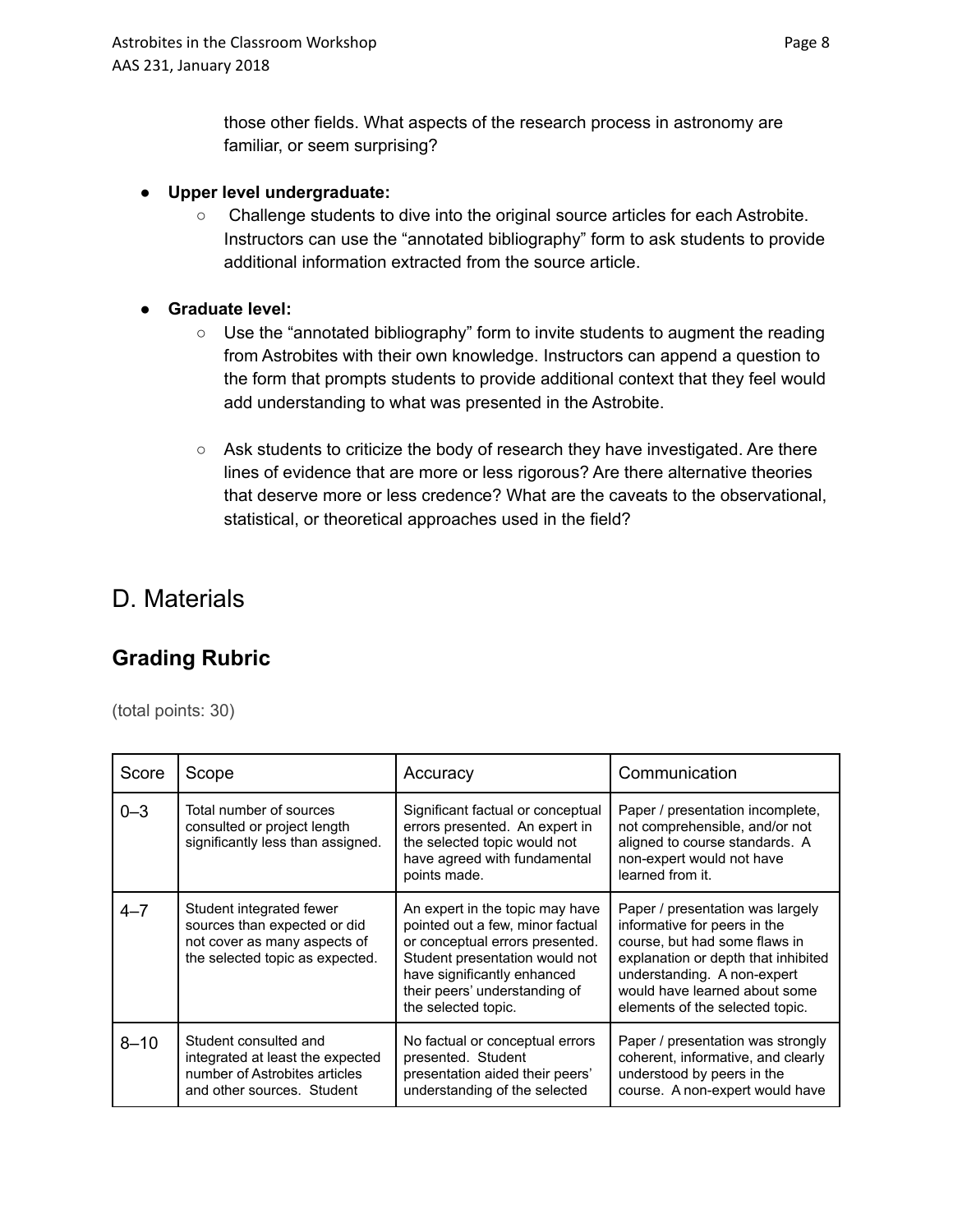| comprehensively discussed<br>aspects of the selected topic at<br>the level expected for the<br>course. | topic. | learned substantially from it. |
|--------------------------------------------------------------------------------------------------------|--------|--------------------------------|
|--------------------------------------------------------------------------------------------------------|--------|--------------------------------|

### **Student Handout**

Example Google Form for collaborative bibliography (same as above): <https://goo.gl/kYTQbT>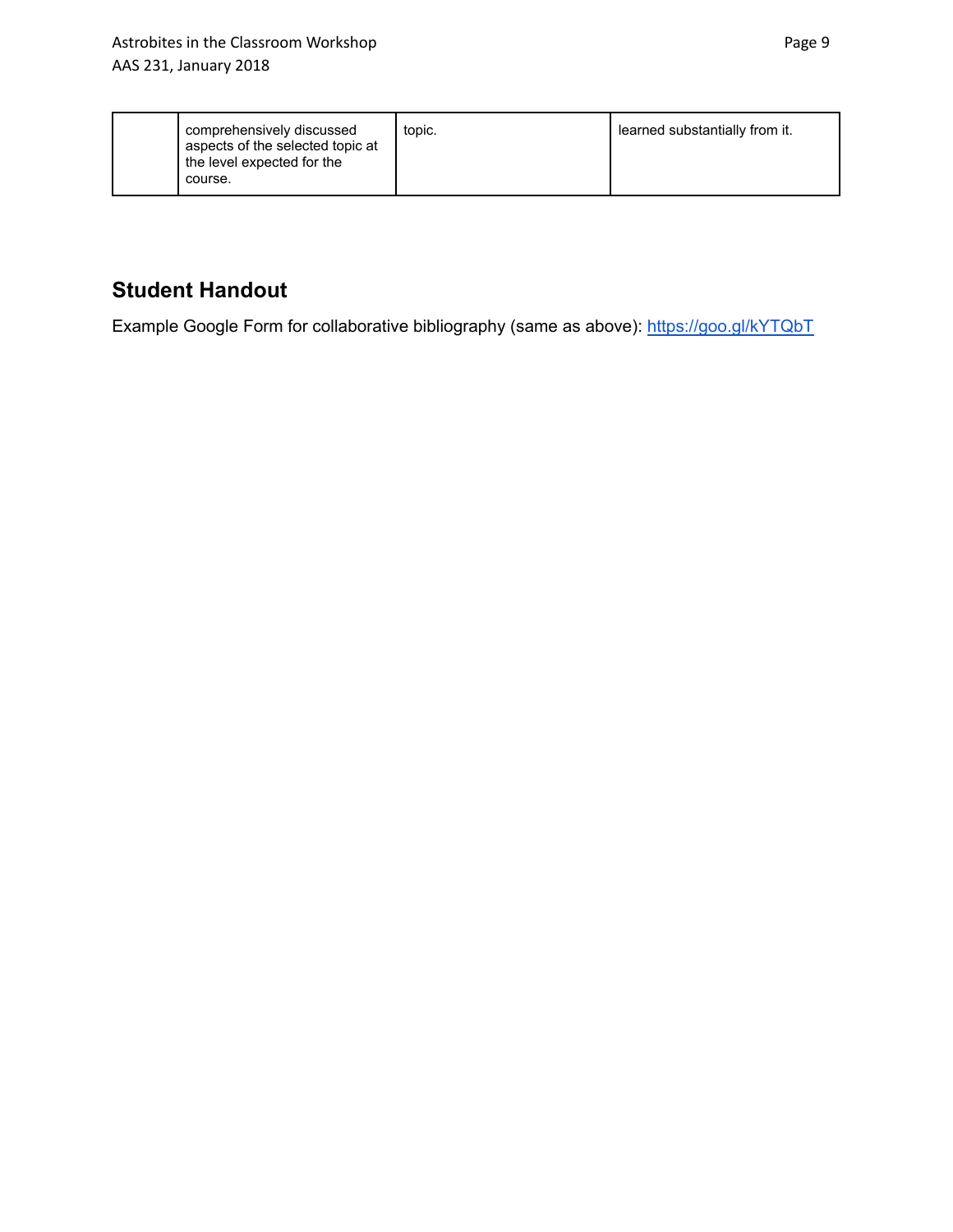# Lesson Plan Type 3: **Student Writing Assignment**

# Activity Outline

In this project, designed with upper-level undergraduate or graduate classes in mind, students write their own Astrobites-like article to synthesize and summarize the content of one or more research papers. As the outcome is a set of brief written summaries based on substantial amounts of student research, this assignment helps to build research, literature understanding, and communication skills without subjecting instructors to a high burden in reading long pieces of student work. A sample handout provides guidance as to the form, content, and style of the written pieces.

# A. Learning Objectives

- **Reading comprehension:** Students will gain the ability to extract information from new reading, including identifying connections to course curriculum or previous readings.
- **Composition:** Students will gain the ability to synthesize concepts and information from a variety of sources into an original written work.
- **Communication:** Students will gain the ability to convey ideas and knowledge to an audience that may be different in age, training, perspective, or experience than the student.
- **Interpreting data:** Students will gain the ability to extract information from data visualizations and statistical graphics.

### B. Instructions

### **1. Introductory reading assignment.**

Students read an introductory source article and associated Astrobite, following, e.g., the approach of method 1. Instructors should select an article with a topic and summarization that they deem appropriate for the course. This serves to introduce students to the summarization style and the level of outside context they should add as authors.

### **2. Students select a source article.**

The instructor can provide a list of research papers tailored to the course curriculum, or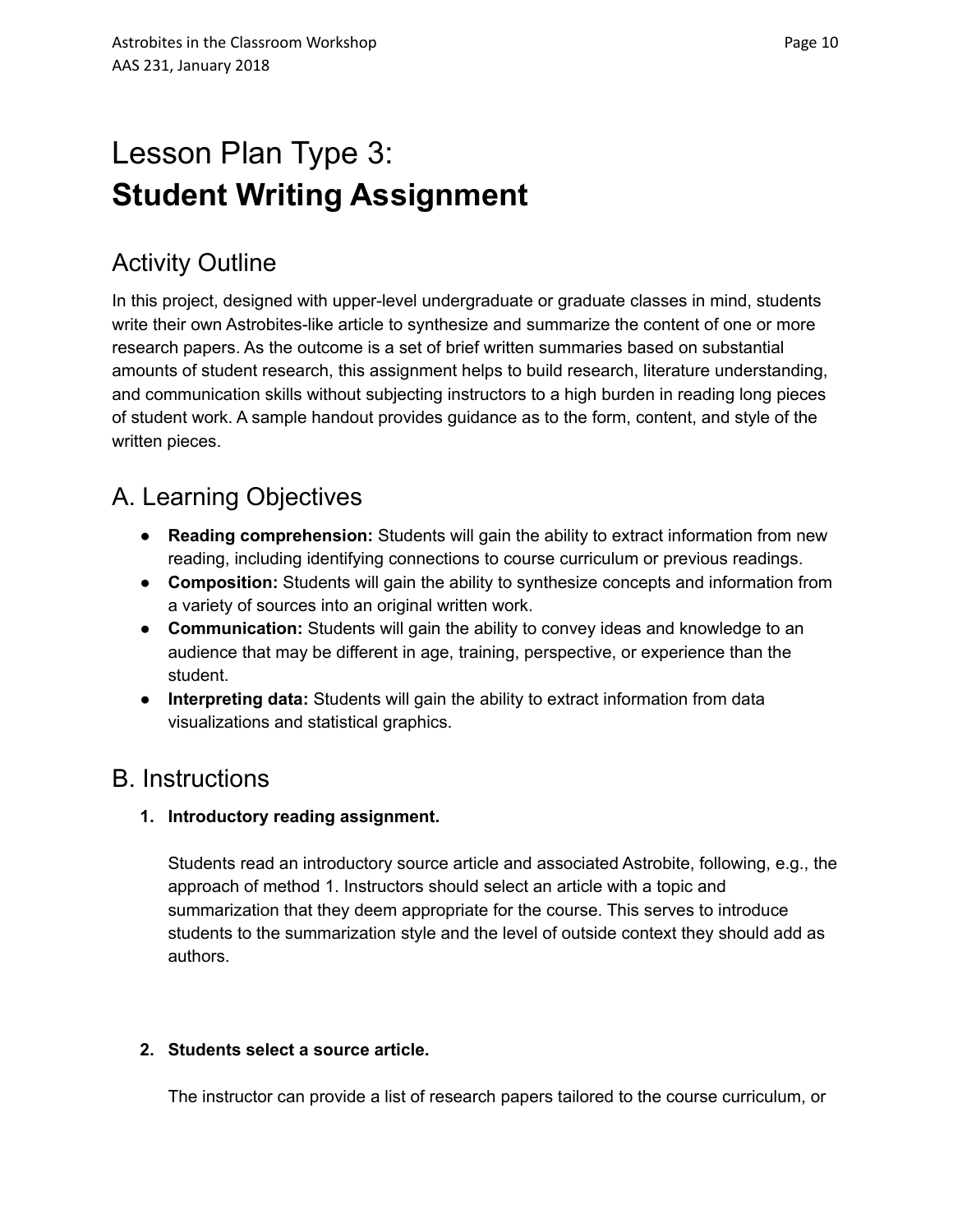students can be ask to identify their own. Especially for lower-level courses, articles that have previously been the subject of Astrobites posts can be a good fit (see 'Adapting' below).

Students should be given constraints on the source material, such as articles appearing in a certain journal, or on the preprint server the arXiv. Students should submit their selection to the instructor to verify that it is appropriate before they begin drafting their piece

#### **3. Students write a first draft of their article.**

See "project description" handout below for an example writing prompt and see the "article template" for an example template.

The most important choice for the instructor is what audience to direct students to write for. A clear focus in audience should set strong expectations for the content level of the piece. Astrobites articles are written for an undergraduate level audience of physics or astronomy majors. Instructors might ask students to target an audience of their peers or perhaps at one or two levels below their current status.

As in this example, we recommend setting a fairly narrow word count range and directing students to adhere to it, as this project is meant to help students build experience writing in a concise and clear format. We also recommend asking students to include 1–2 figures from the source paper in their article with captions written in their own words. This will strengthen their ability to understand and convey the significance of graphics and data visualizations in scientific writing.

#### **4. Students exchange drafts for peer editing.**

Just as we have all Astrobites articles proofread for content and style by another graduate student in our collaboration, we recommend that students provide peer feedback on their classmates' writing Instructors can provide the peer editing rubric linked below to guide student feedback.

If possible, instructors are encouraged to hold peer review sessions in class, so instructors can provide oversight and help ensure uniformly thoughtful and constructive feedback. The feedback rubric provided asks peers to force rank areas for improvement and answer guiding questions to encourage constructive critical feedback.

#### **5. Students submit final drafts of their article.**

**6. Instructor reviews articles and scores according to rubric below.**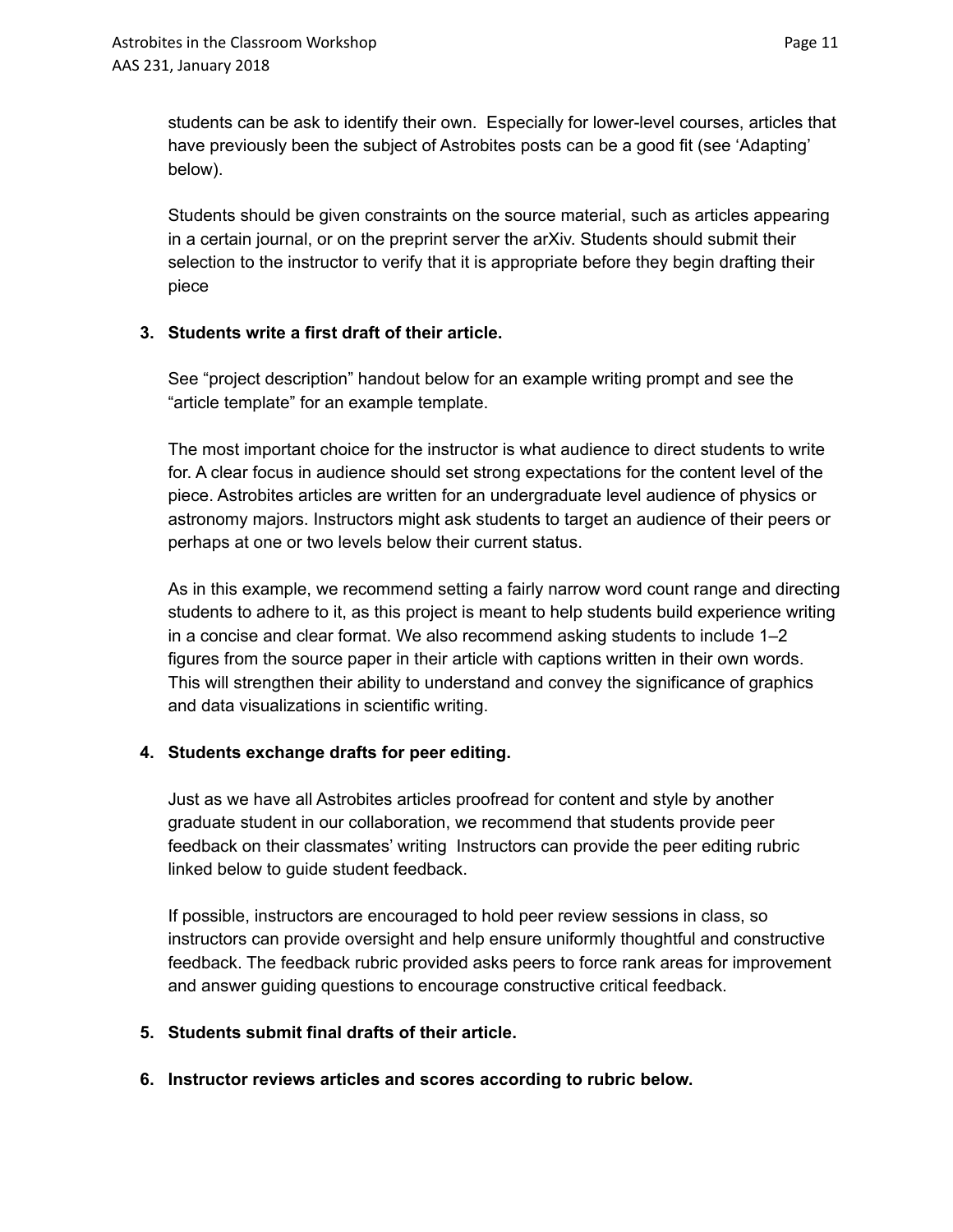#### **7. (Optional) Submit the article as a guest post to Astrobites.**

If the target audience for the piece is set by the instructor at or near Astrobites' undergraduate level target, then interested students are welcome to submit their articles to Astrobites for possible publication as a guest post. Students are asked to follow the [instructions](https://astrobites.org/apply-to-write-for-astrobites/submit-a-guest-post/) on our website to submit and clearly label the submission as one associated with a class, mentioning the university, instructor, and course.

Submissions on recent articles are preferred. Submissions in html or a word processing format (Google Doc, MS Word, OpenDocument) are preferred.

### C. Adaptation to Different Course Levels

#### **● Entry level undergraduate:**

- In place of writing an article, consider having students read and summarize in their own words articles that already have previously written summaries. Students at this level will not likely be able to read and summarize articles directly from the scientific literature on their own. Valuable resources include past Astrobites subject articles or the historical articles from Marcia Bartusiak's Archives of the [Universe](https://www.amazon.com/Archives-Universe-Discoveries-Transformed-Understanding/dp/0375713689).
- Add some structure to the assignment by asking students to focus on a very specific aspect of the article that ties into the course curriculum, such as a particular physical law or discovery.

#### **● Upper level undergraduate:**

○ Consider asking students to submit their articles in a particular digital format of your choice such as a LaTeXed PDF or html to build technology skills relevant to communication and publication.

#### **● Graduate level:**

- For a sense of the commitment involved, consider that the time Astrobites' own graduate students typically spend reading and summarizing an article can vary from 3 to 8 h.
- Ask students to incorporate salient, related research such as the presentation of a recent colloquium speaker at their institution or the students' or advisors' own work. Optionally or for extra credit, the student can be invited to interview the researcher to add additional context to their writing.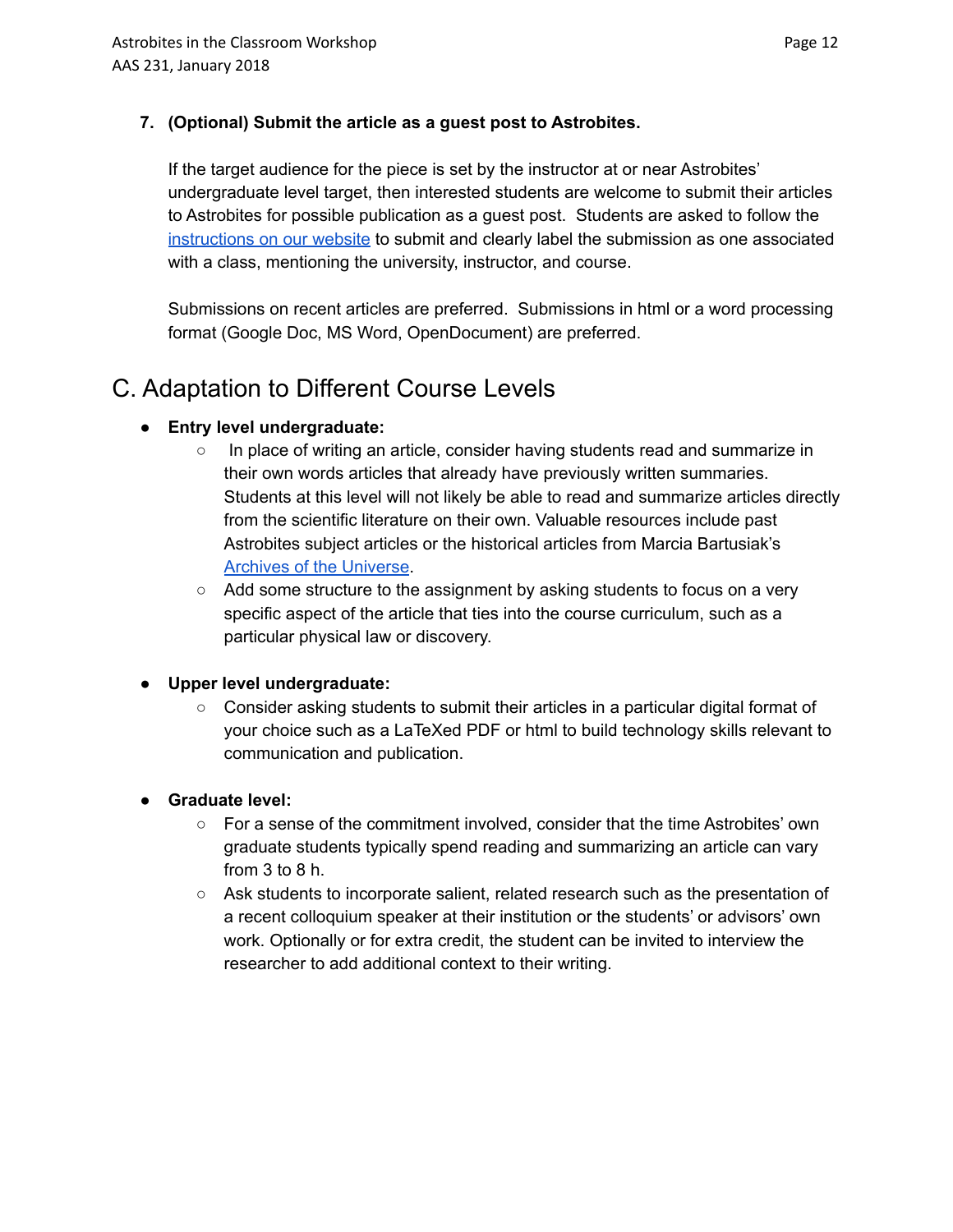## D. Materials

### **Grading Rubric**

(total points: 30)

| Score    | Scope                                                                                                                                                                          | Content                                                                                                                                                  | Communication                                                                                                                                                                                    |
|----------|--------------------------------------------------------------------------------------------------------------------------------------------------------------------------------|----------------------------------------------------------------------------------------------------------------------------------------------------------|--------------------------------------------------------------------------------------------------------------------------------------------------------------------------------------------------|
| $0 - 3$  | Article incomplete or<br>significantly different in length<br>than the requirement (shorter or<br>longer). Does not cite other<br>articles or resources beyond the<br>subject. | Article has significant factual<br>inaccuracies.                                                                                                         | Article is difficult to understand<br>due to typographical or<br>grammatical issues, or because it<br>is written at a level incongruous<br>with the target audience.                             |
| $4 - 7$  | Article deviates somewhat from<br>length requirement (shorter or<br>longer). Occasionally cites<br>other articles or resources<br>beyond the subject.                          | Article may have minor factual<br>inaccuracies. Article provides<br>little additional context beyond<br>what was explicitly mentioned<br>in the subject. | The article would be<br>understandable by a member of<br>the target audience, but its value<br>would be impaired by moderate<br>typographical, grammatical, or<br>content level inconsistencies. |
| $8 - 10$ | Article in line with word count<br>requirement. Frequently cites<br>other articles or resources<br>beyond the subject.                                                         | Article has no factual<br>inaccuracies and provides<br>significant additional context<br>beyond that explicitly<br>mentioned in the subject.             | Article is well edited and written<br>clearly. It would be readily<br>understandable by a member of<br>the target audience.                                                                      |

## Student Handouts

- Project description: <https://goo.gl/qY3qt5>
- Article template: <https://goo.gl/uuHYOg>
- Peer editing rubric: <https://goo.gl/KOSIym>